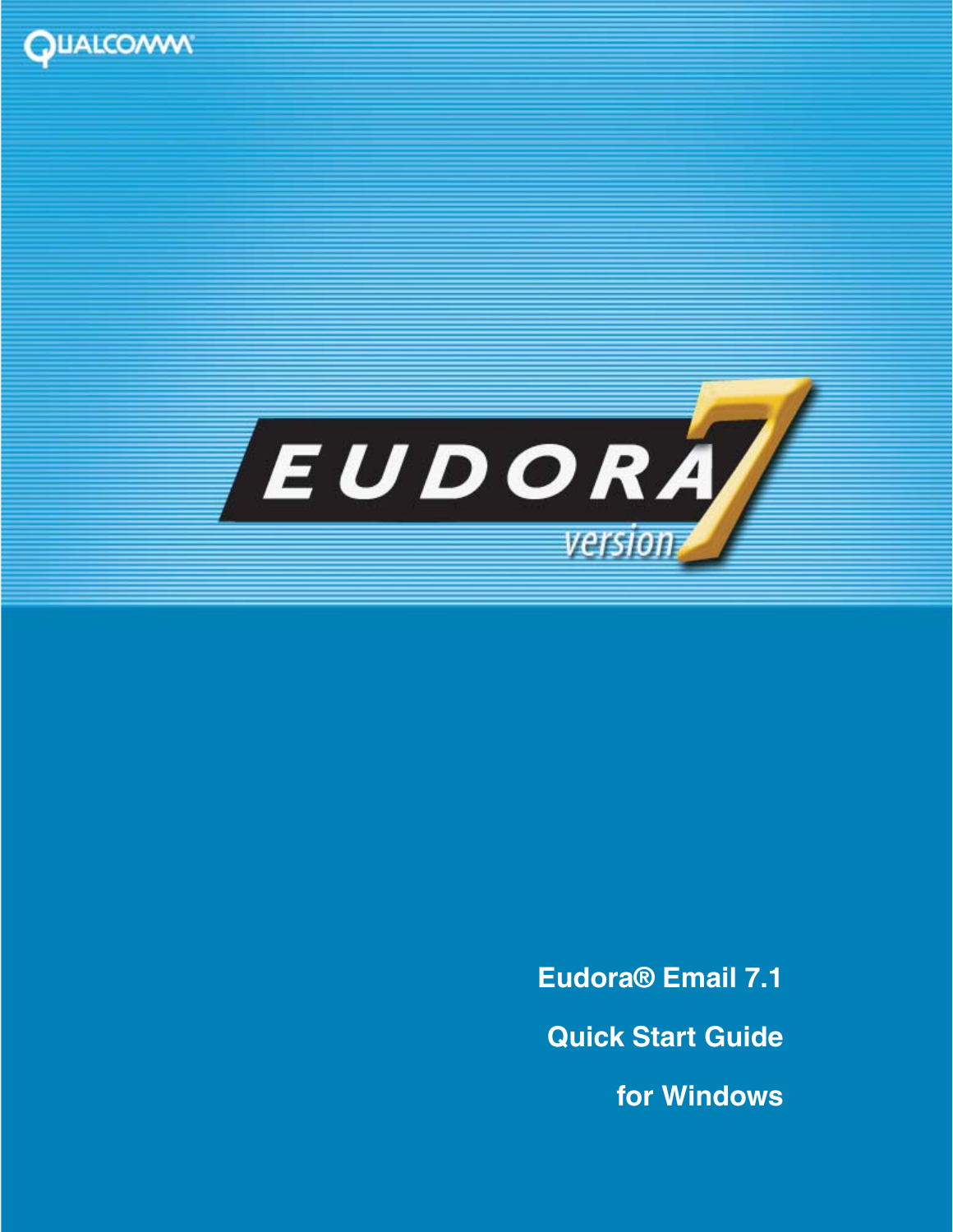

# Quick Start Guide for Windows

This Quick Start Guide shows how to install and configure the Eudora*®* software. It also provides keystroke shortcuts and basic email procedures such as sending and receiving messages.

**TIP:** The best way to use this Quick Start Guide is to PRINT it and keep it nearby when installing, configuring, and using Eudora.

### Finding Information

You can find more information about Eudora in the *Eudora Email 7.1 User Manual for Windows*. The manual is available in Portable Document Format (PDF) on the Eudora web site.

### **To access the manual**

- **1.** Go to the Eudora web site: [www.eudora.com.](http://www.eudora.com)
- **2.** At the top of the page, choose **Support** (one of the blue boxes).
- **3.** From the list, choose **Eudora Manuals**.
- **4.** Under **Eudora 7.1 for Windows**, right-click **User Manual**.

*The context menu opens.*

**5.** Choose **Save Target As.../Save As**.

*The Save As window opens.* 

**6.** Save the manual in the directory of your choice.

The manual topics are linked. When you see a topic associated with a page number in the table of contents, index, or cross-reference, click the topic or page number and that topic appears.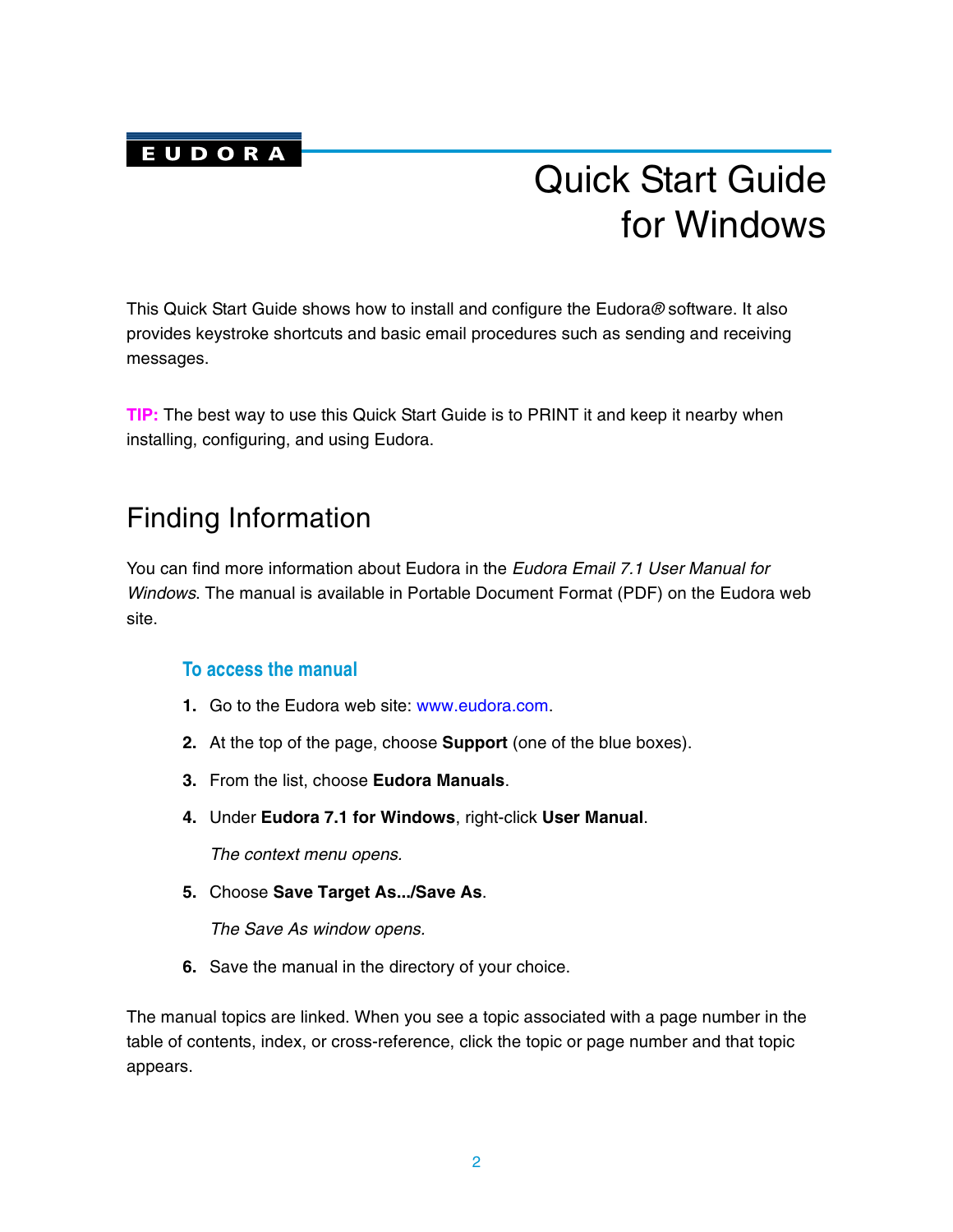If you prefer, you can print the PDF manual. From the File menu in Acrobat Reader, choose **Print**.

If you need help while using Eudora, go to the Help menu and choose a topic. Context sensitive help is available by pressing F1 or clicking  $\mathbb{R}$  and selecting the option or field you need information on.

# System Requirements

To install and use Eudora, you must have the following.

- PC running Microsoft Windows 98/2000/ME/XP or above. It is recommended that you have the latest service pack for each operating system
- A mail account with an Internet Service Provider (ISP) that uses SMTP and POP3 or IMAP4 protocols
- Access to your mail account via a TCP/IP (Internet) network connection or via PPP dial-up networking through a modem

# Getting Started

Before you can successfully install Eudora, you need to know the following basic information about your email account. Either your ISP or your email administrator can provide you with this information.

### **• Email address**

This is the email address that has been assigned to you by your ISP or your organization. It is the address other people use to send you email. An example email address is jim@myfirm.com

*Record your Email address here.*

#### **• User name**

This is the name you use to log into your email account. Your ISP or organization provides it. It is generally, but not necessarily, the name that appears before the at sign (@) in your email address (in the example above, "jim" is the user name).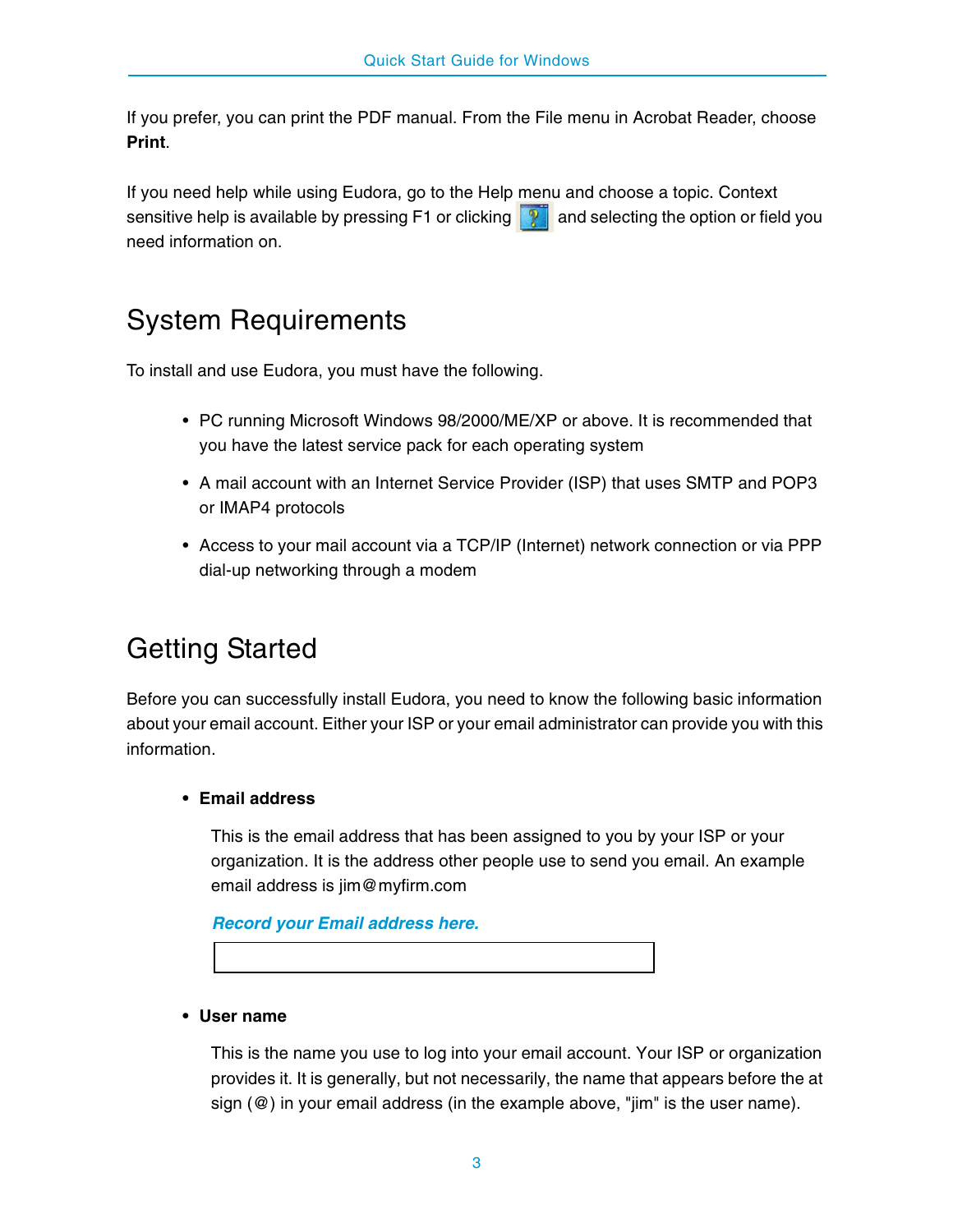| Record your user name here. |  |  |  |
|-----------------------------|--|--|--|
|-----------------------------|--|--|--|

#### **• Mail account password**

This password lets you access your email account. Your ISP or organization provides it. Keep this password private.

#### **• Incoming mail server name**

Your incoming email account resides on a computer at your ISP or within your organization. Your incoming mail server name is the full name of that computer (for example, pop3mail.myfirm.com).

*Record your incoming mail server name here.*

#### **• POP or IMAP**

This is the protocol that your incoming mail server uses. Your incoming mail server uses one of the following two Internet protocols, POP or IMAP, for storing and forwarding your mail. Ask your ISP or your email administrator which one it uses.

**NOTE:** If you are setting up an IMAP account, it may require an IMAP Mailbox Location Prefix. Obtain this from your ISP or your email administrator. Otherwise, leave the following box blank.

*If applicable, record your IMAP Mailbox Location Prefix here.*

#### **• Outgoing Mail Server Name**

This server, an SMTP server, receives and processes all of your outgoing mail. It also resides on a computer at your ISP or within your organization. The server name is often the same as your incoming mail server name. Your SMTP server name is the full name of that computer (for example, smtp.myfirm.com).

Record your SMTP Server name here (if known).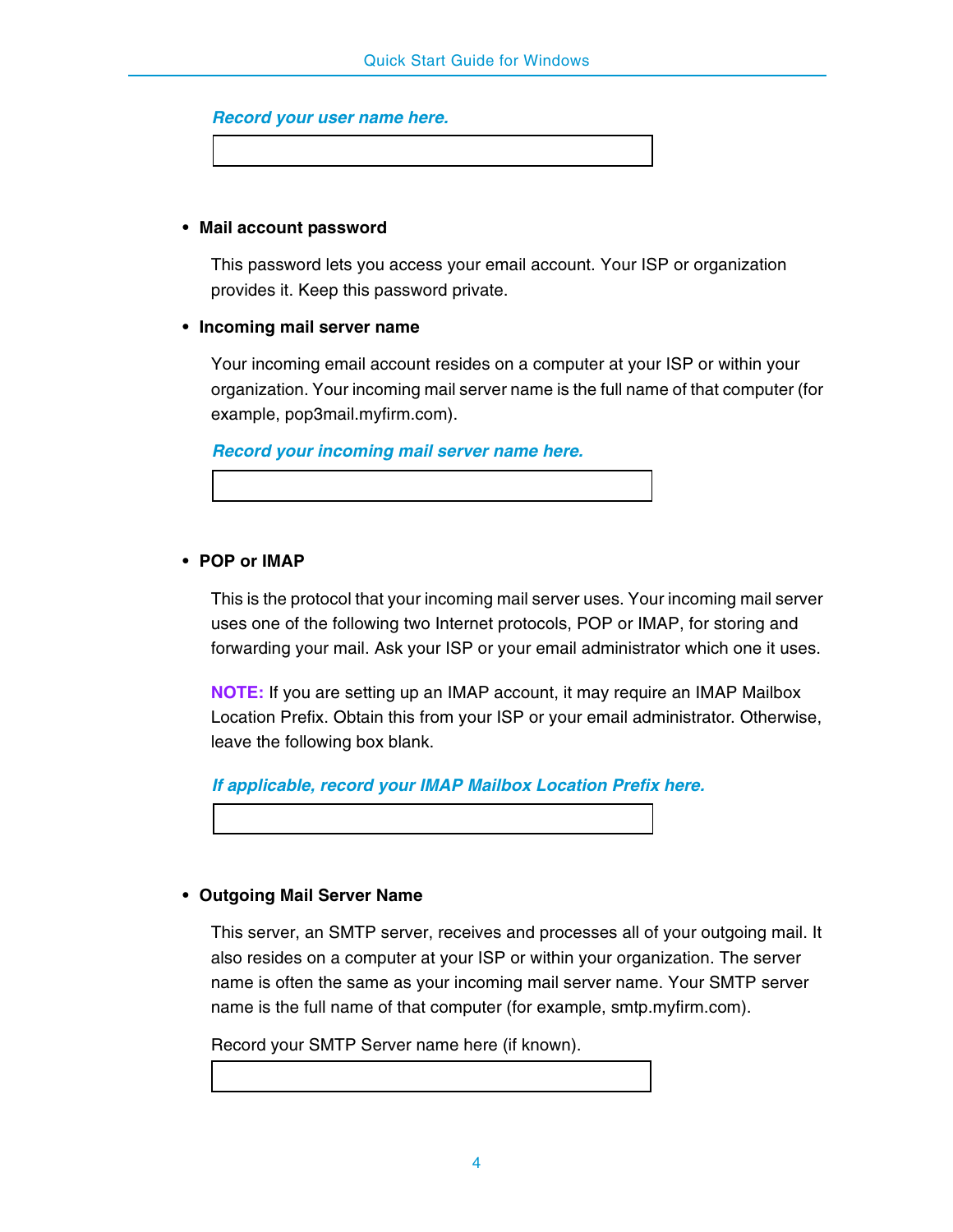## Installing Eudora

After you have recorded the previous information, you are ready to install, configure, choose a Eudora mode, and register your copy of Eudora.

If you are installing over a previous version of Eudora, all of your messages, mailboxes, folders, filters, and settings are maintained as long as you install Eudora in the same location as your previous version.

### **To install Eudora**

- **1.** Exit any applications you are running including toolbars, memory management programs, screen savers, and virus protection programs.
- **2.** Double-click on the software archive to start the Setup program.

*Installation begins, and you can see the InstallShield extract the Eudora files.* 

- **3.** Read the Eudora Welcome window, then click **Next**.
- **4.** Read the Software License Agreement and if you agree to the terms, click **Yes**.
- **5.** If you want to install all components (if included), click **Next**. Otherwise, click the components you do not want to install to deselect them. Click **Next**.
- **6.** Specify a directory in which to install Eudora. If you are installing Eudora over your current version of Eudora, choose your current Eudora directory to retain your settings. If you are installing Eudora for the first time, you can choose any directory you want. Click **Next**.
- **7.** Specify a directory in which to store Eudora data files, such as mail, settings, and address books. By default, Eudora will choose the User's Application Data Folder. You can choose any directory you want by selecting Custom Data Folder. If you are upgrading a previous version, Eudora will default to the data folder used when Eudora was last installed. Click **Next**.

*Eudora is installed in the destination directory.*

**8.** You are prompted to create a shortcut to open Eudora from your desktop. If you don't have a Eudora icon (from a previous version of Eudora) on your desktop, click **Yes**.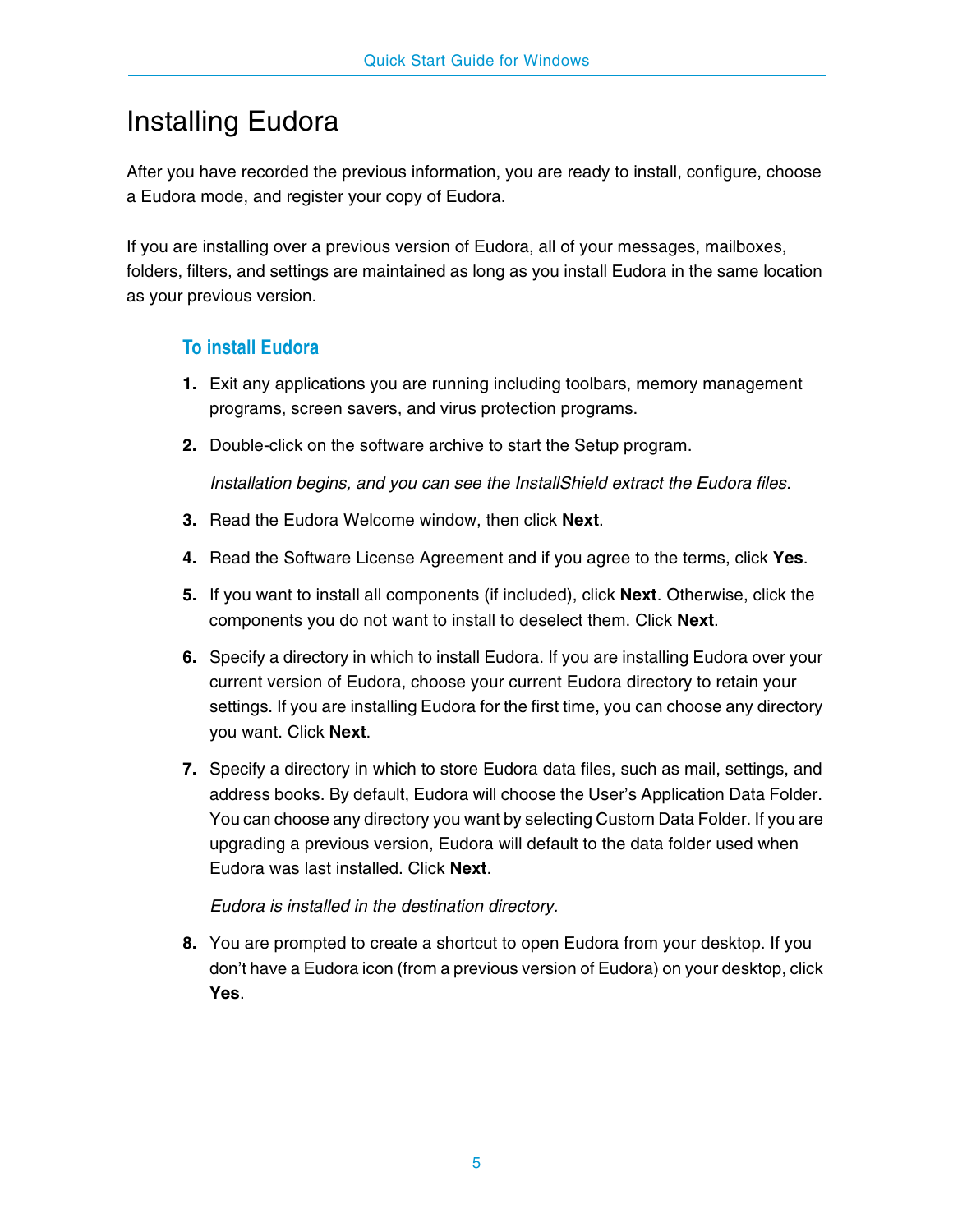**9.** When the installation is complete, you are prompted to view the Eudora README file and visit the Eudora Premium Services web page. Click **Finish** to complete the installation, view the README, and open the Premium Services web page. The README gives you important information concerning this version of Eudora. The Premium Services page provides links to other products that may enhance your email experience.

# <span id="page-5-0"></span>Opening and Configuring Eudora

After you have successfully installed Eudora, you must configure your email account using the information you entered in the *Getting Started* section of this guide. Eudora installs in a 30 day Trial of Paid mode, reverting to Sponsored mode (with ads) 30 days after the first time you launch the program, unless you enter a Paid mode registration code.

### **To open and configure Eudora**

**1.** Open Eudora from the Start menu or click the Eudora icon on your desktop. The first time you launch Eudora (unless you installed Eudora 7.1 over an older copy of Eudora, in which case, the settings from the older copy are imported automatically into Eudora 7.1), the Introduction window appears.

| <b>Introduction</b>                                                                                                                                                                                                                                                                                                                                                                                                                      |  |
|------------------------------------------------------------------------------------------------------------------------------------------------------------------------------------------------------------------------------------------------------------------------------------------------------------------------------------------------------------------------------------------------------------------------------------------|--|
| Welcome to Eudoral                                                                                                                                                                                                                                                                                                                                                                                                                       |  |
| Eudora is licensed in three ways. If you have purchased a<br>registration code & registered it within the last 12 months, click the<br>"Enter Code" button below and Eudora will install in Paid mode. In<br>Paid mode, you get the full power of Eudora, including<br>SpamWatch, a suite of automatic spam-fighting tools, plus 12<br>months of updates and live technical support; all in an<br>advertising-free environment.          |  |
| Without this registration code, this copy will install in Sponsored<br>mode and will display ads, and will not include SpamWatch or live.<br>technical support. However, we have done our best to present<br>the ads in a way that respects the work you do in email. By<br>allowing Eudora to display ads, you get almost the same features<br>of Eudora in Paid mode, for free! The advertising simply helps us<br>recover some costs. |  |
| A third option is to switch over to a less powerful version of<br>Eudora, that has no ads, and is free.                                                                                                                                                                                                                                                                                                                                  |  |
| To switch modes of Eudora, please use the "Payment &<br>Registration'' item in the Help menu. To learn more about the three.<br>modes, click on the "Tell Me More" button below.                                                                                                                                                                                                                                                         |  |
| <b>Enter Code</b><br>Tell Me More                                                                                                                                                                                                                                                                                                                                                                                                        |  |

*Introduction window*

- **2.** In the Introduction window, you can do the following:
	- For more information about Eudora's three modes, click **Tell Me More**.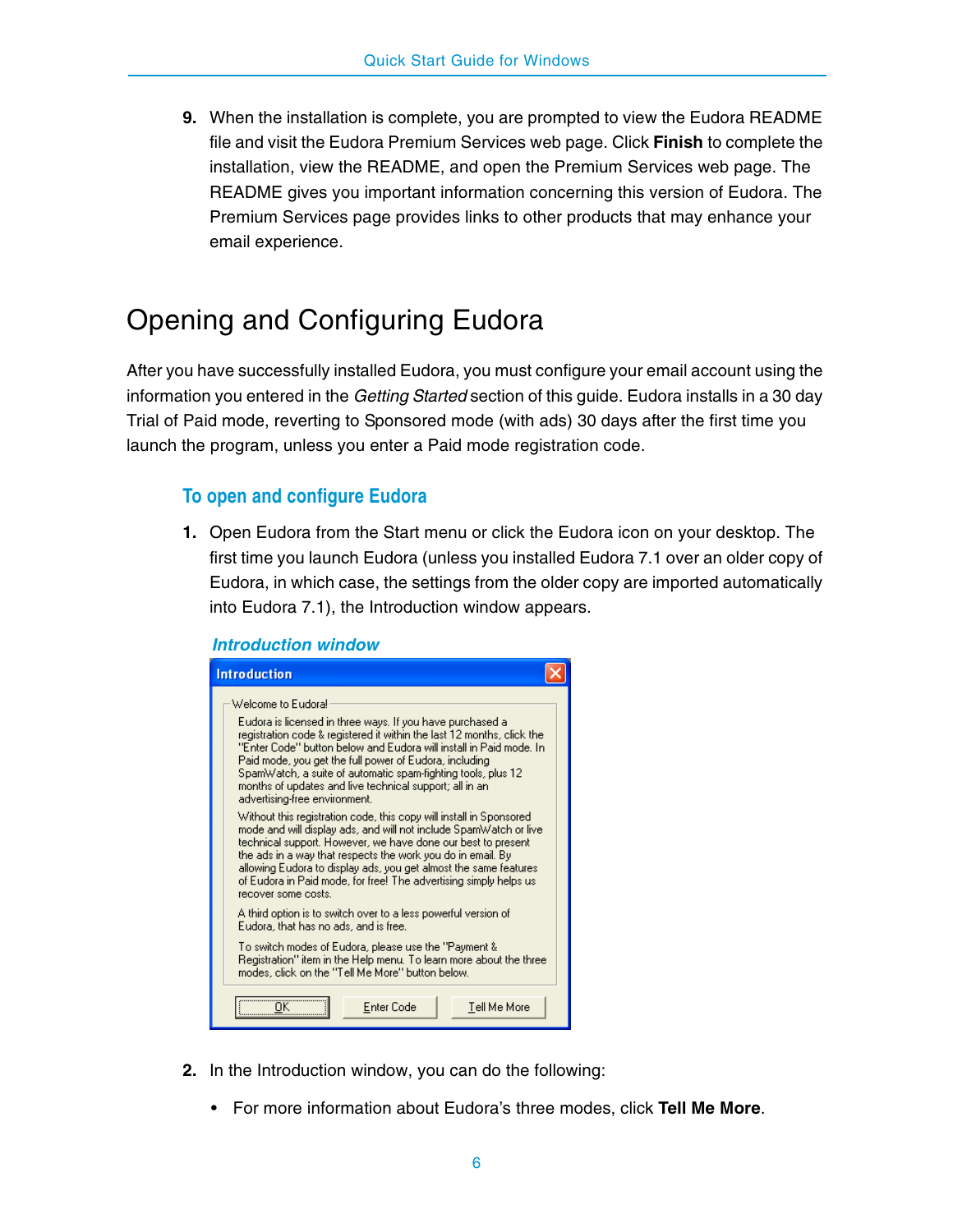*A web site appears displaying information about Eudora's three modes of operation. Also, see [Operating Eudora in One of Three Modes on page](#page-9-0) 10.*

• To use Eudora in Paid mode and having a Paid mode registration number, click **Enter Code**.

*A dialog box appears for you to enter your registration code.*

• To use Eudora in Sponsored mode, click **OK**. Go to the next step.

*The SpamWatch feature in Eudora 7.1 operates only in Paid mode. A prompt appears asking you to buy Eudora if you want to use the SpamWatch feature.*

*SpamWatch prompt*

| <b>Important Notice</b>                                                                                                                                                                                                                                                                                                                                                                                                                                                       |
|-------------------------------------------------------------------------------------------------------------------------------------------------------------------------------------------------------------------------------------------------------------------------------------------------------------------------------------------------------------------------------------------------------------------------------------------------------------------------------|
| Eudora Junk mail plug-ins have been disabled<br>The plug-ins supplied with Eudora operate only in Paid mode. Until<br>you enter a Paid mode registration code valid for this version, they<br>have been disabled, and will not be filtering your email for junk.<br>For more information, click "Tell Me More" below. If you would like to<br>pay now and enable the plug-ins, click "Pay Now", and you'll be<br>taken to the Eudora wesite to complete the purchase process. |
| Tell Me More<br>Pay Now                                                                                                                                                                                                                                                                                                                                                                                                                                                       |

- **3.** In the Important Notice dialog box, do one or both of the following:
	- To buy Eudora, click **Pay Now**.

*A web site appears for you to enter registration and payment information.*

• To get more information about SpamWatch, click **Tell Me More**.

*A web site appears displaying information about SpamWatch.*

**4.** To continue configuring Eudora in Sponsored mode without SpamWatch, click **OK**.

*The Welcome window appears prompting you to begin setting up your account. Subsequent windows appear allowing you to enter the information you provided in the* Getting Started *section of this document.*

**5.** To get started, click **Next**.

*The New Account Wizard Account Settings window appears.*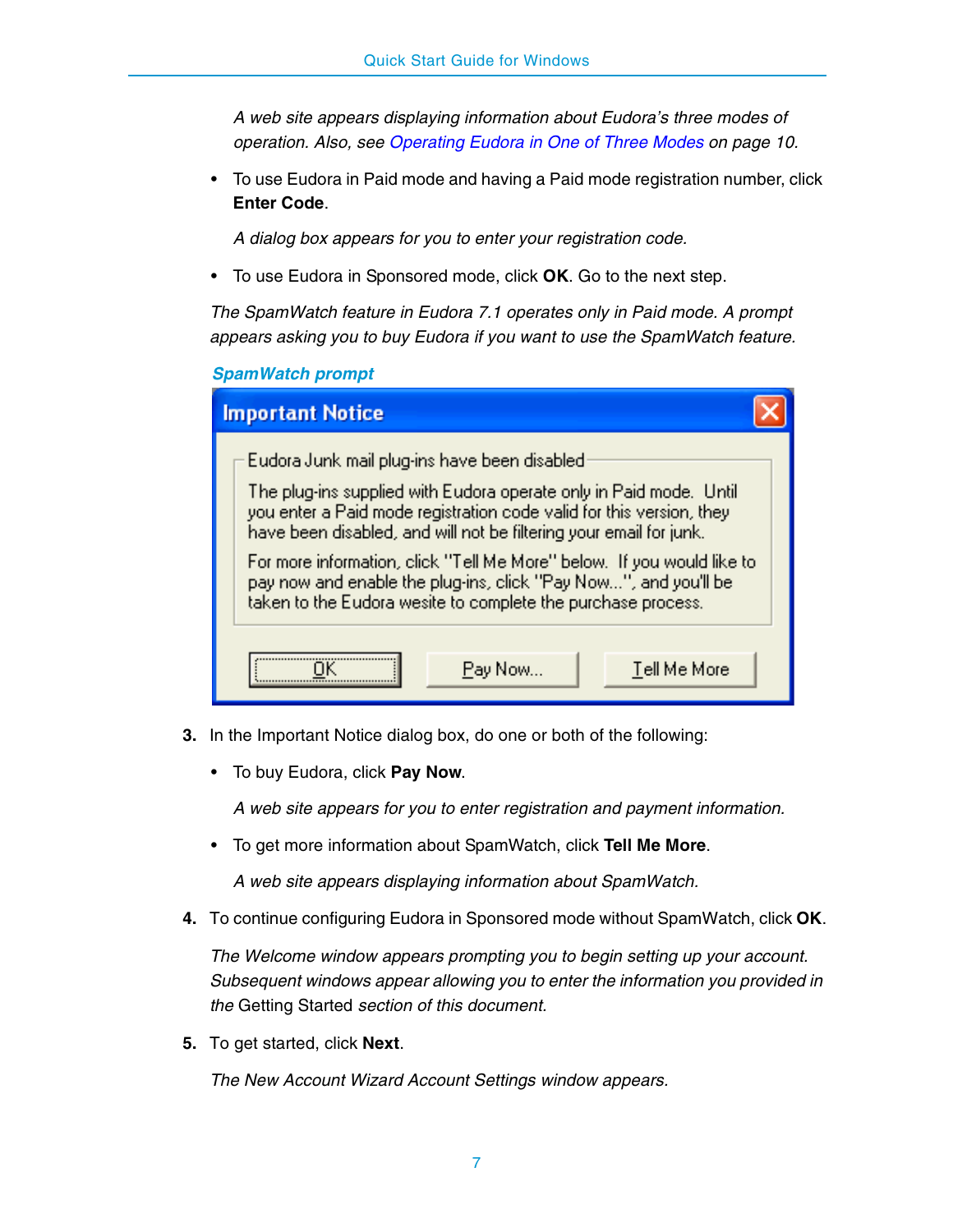| <b>New Account Wizard</b>         |                                                                                               |
|-----------------------------------|-----------------------------------------------------------------------------------------------|
| EUDORA                            | <b>Account Settings</b>                                                                       |
|                                   | Would you like to :<br><b>O</b> Create a brand new email account                              |
| <b>Email</b>                      | ◯ Import settings from an existing email account<br>◯ Use an ACAP server to get your settings |
| <b>Account Setup</b><br>QUALCOVVV | Skip directly to advanced account setup                                                       |
| Next<br>< Back<br>Cancel<br>Help  |                                                                                               |

#### *New Account Wizard window - Account Settings*

- **6.** Choose one of the following methods to set up your account.
	- **Create a brand new e-mail account**—Choose this method to set up a new account if you are not familiar with Eudora or other email programs. You are prompted to enter one item of information per dialog box.
	- **Import settings from an existing e-mail account**—Choose this method if you want to import your settings, mail, and address book from Microsoft ® Outlook Express™ 4.0 and 5.0, Outlook™ 98, Outlook 2000 or Netscape Messenger™ 4.x versions into Eudora. For more information, go to: <http://www.eudora.com/techsupport/kb/1507hq.html>
	- **Use an ACAP server to get your settings**—Choose this method to instruct Eudora to attempt to get your settings from an ACAP server. To get your settings from an ACAP server, make sure you are connected to the Internet. Your email administrator or ISP can provide you information as to whether an ACAP-based setup is available to you.

If you choose the ACAP option and click Next, the Auto Configure window appears. Click Next again to instruct Eudora to try to get your account settings from the ACAP server. If the attempt fails, click Back and try one of the other options.

• **Skip directly to advanced account setup**—Choose this method if you are familiar with Eudora or other email programs. An Account Settings window appears with two tabbed panels. You enter all of your Eudora information on these panels.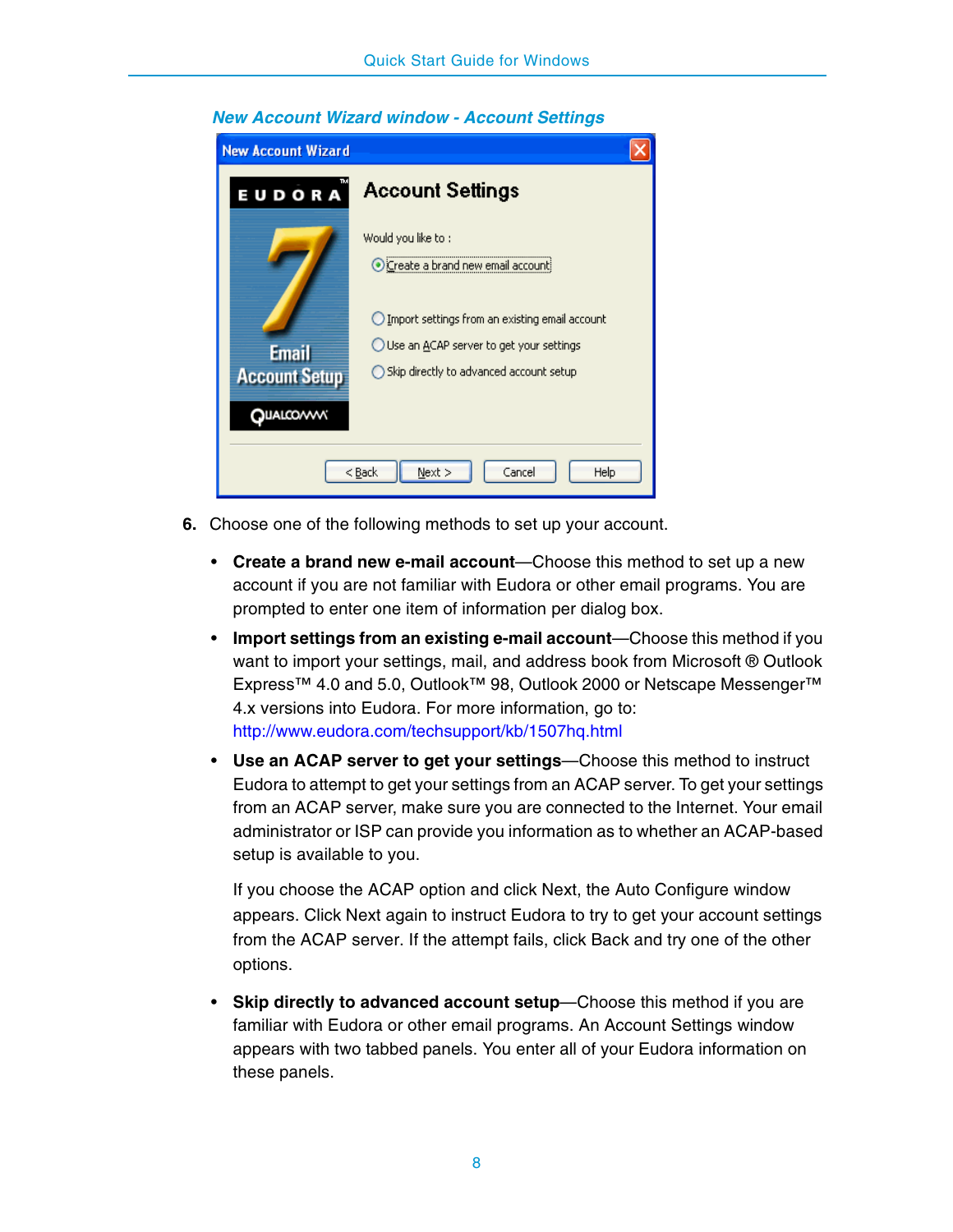If in the Account Settings window you choose to create a brand new email account and click Next, the New Account Wizard begins walking you through the fields for which you need to enter setup information.

You need to supply the following items in the windows of the New Account Wizard (click Next after filling out each window):

- **Your Name**—Enter your name as you would like it to appear in the From field of all of your outgoing messages from this email account, indicating to your recipients who the mail is from.
- **Email Address**—Enter the email address that has been assigned to you by your ISP or your email administrator. This is the address that other people will use to send you email. Email addresses are generally of the form username@domainname, and rmonte@myfirm.com for example.
- **User Name**—Enter the name that you will use to log in to this email account. This name is provided by your ISP or your email administrator, and it usually consists of the text that appears before the at sign  $(\mathcal{Q})$  in your return email address. In the example rmonte@myfirm.com, the login name is rmonte.
- **Incoming Email Server**—All of your incoming email messages are delivered to your incoming email account, which resides on a computer that runs your incoming email server. Once your messages arrive at your mail account, Eudora retrieves them to your computer. Your incoming email server must use one of the two Internet-mail communications protocols: POP or IMAP. If you are not sure which protocol it uses, choose POP; you can always change this later. In the edit box, type the full name of the computer that runs your incoming email server (for example, server.myfirm.com).

If you chose IMAP in the previous setup panel, an IMAP Mailbox Location Prefix may be required to indicate the location of your personal mailboxes on the IMAP server. If so, enter the location prefix as given to you by your ISP or email administrator. If the information is not required, leave the field blank. Now click **Next**. When you click Finish in the final window, your new IMAP email account is set up.

If you chose POP in the previous setup window, click **Finish** in the final window, and your new POP email account is set up.

Once you have completed setting up your account via the New Account Wizard, you are now ready to receive messages. However, you may need to take an additional step to send messages.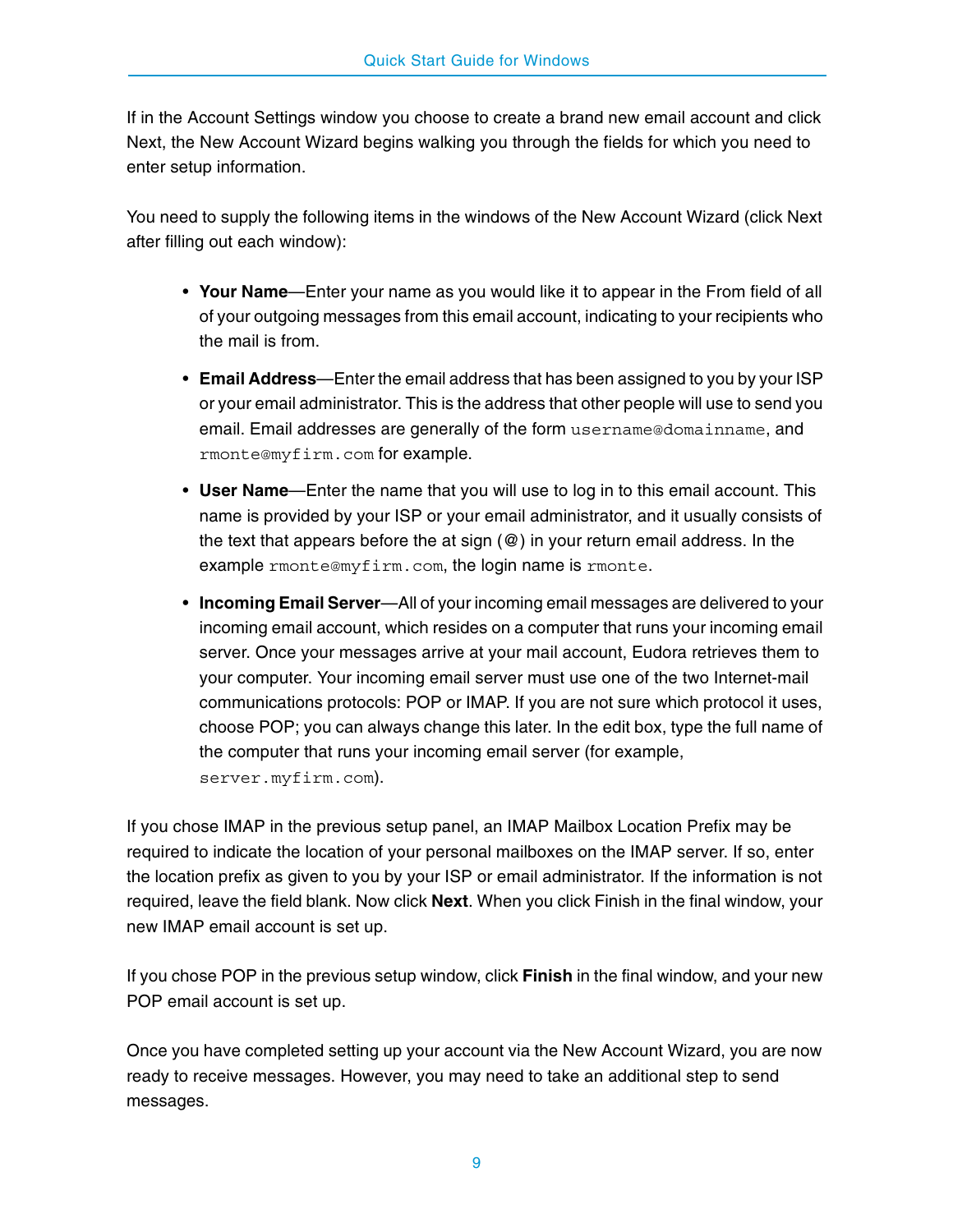• **Outgoing Email Server**—All of your outgoing email messages are sent through a specific server, usually an SMTP server. However, your outgoing server may be the same as your incoming server. If you're not sure what your outgoing server's name is, use the incoming server's name.

If the computer that runs your POP or IMAP server also runs an SMTP server, then no additional setup action is required. If your SMTP server runs on a different computer from the one running your POP or IMAP server, then consult your ISP or email administrator to help you set up the SMTP server. If you ever wish to change the settings of your email account, you can do so from the Options windows (under the Tools menu).

Also, you can change these settings in the Account Settings dialog, which is accessed from the Personalities window. This window lets you create alternate email accounts and edit the settings in those accounts.

Once you have configured Eudora, you are ready to begin sending and receiving messages. However, you may want to change the Eudora operating mode and register your copy of Eudora. See [Opening and Configuring Eudora on page](#page-5-0) 6.

## <span id="page-9-0"></span>Operating Eudora in One of Three Modes

You can choose one of three operating modes on how you wish to use Eudora. They are as follows:

- **Paid mode**—This mode provides the full-feature Eudora desktop email client without advertising, and limited person-to-person technical support.
- **Sponsored mode**—This mode provides the full-featured Eudora desktop email client at no charge, supported by sponsors' advertising. It includes all of the features that are in the Paid mode except for BossWatch, Indexed Search, and SpamWatch.
- **Light mode**—This is an upgrade to the freeware version formerly known as Eudora Light. It includes fewer features than the other modes and may include a sponsor image or logo.

**NOTE:** For more information on technical support options see [Technical Support](#page-17-0) [on page](http://www.eudora.com/techsupport/options/) 18, [and h](http://www.eudora.com/techsupport/options/)ttp://www.eudora.com/techsupport/options/ on the Eudora web site.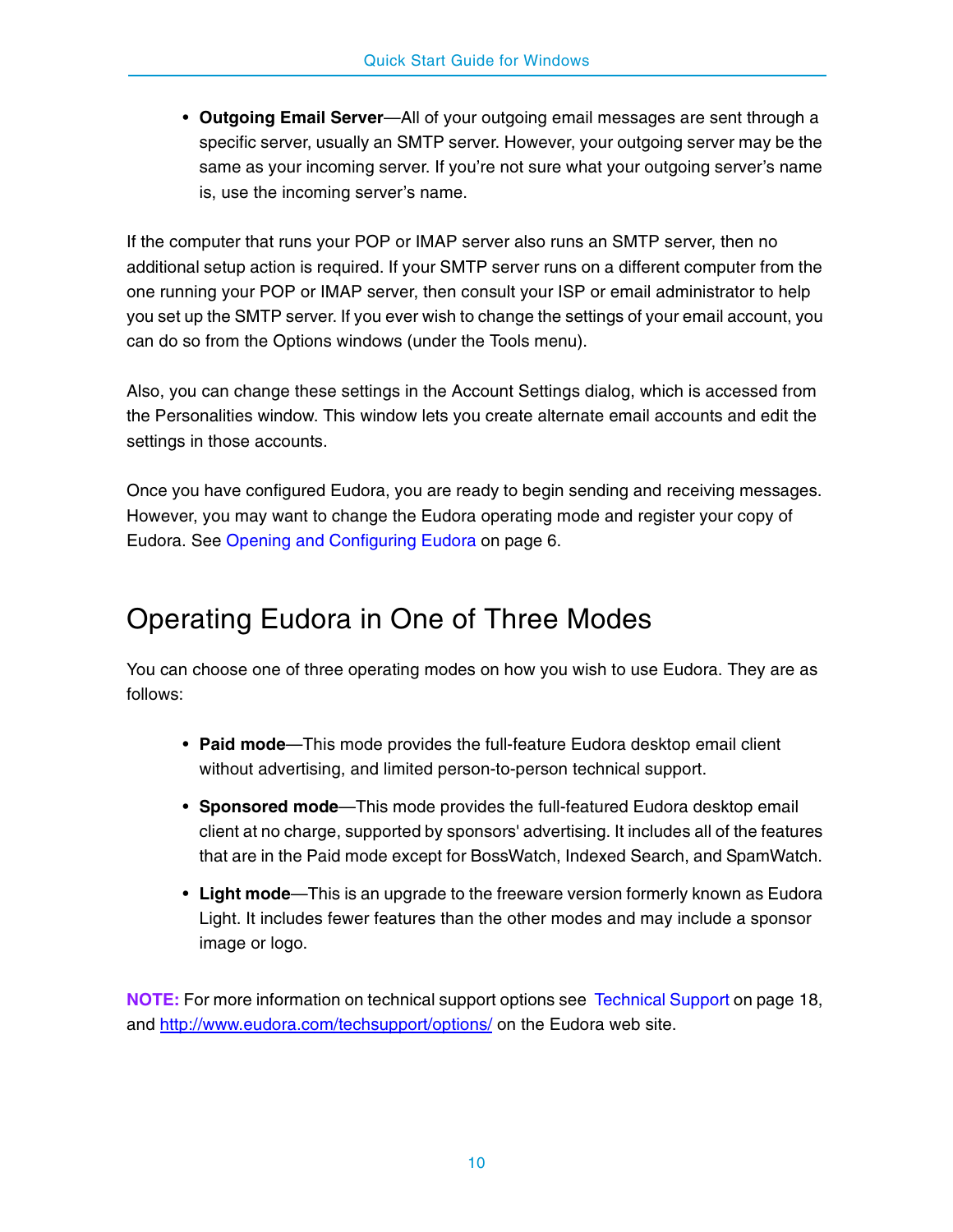# Changing Eudora Modes

If you would like to change the operating mode, for example to Sponsored mode, you can do so right in the Eudora program.

**To change the Eudora operating mode after you install Eudora 7.1**

**1.** From the Help menu, choose **Payment & Registration**.

*The Payment and Registration window appears.*

| r ayıncın anu neyisu adon window             |                                                 |                                      |
|----------------------------------------------|-------------------------------------------------|--------------------------------------|
| <b>Payment &amp; Registration</b>            |                                                 |                                      |
| Which Eudora is right for you?               |                                                 |                                      |
|                                              |                                                 |                                      |
| Sponsored Mode<br>(free, with ads)           | Paid Mode<br>(costs money, no ads)              | Light Mode<br>(free, fewer features) |
| Keeping Current                              |                                                 |                                      |
|                                              |                                                 |                                      |
| Register with Us                             | Profile                                         | Find the Latest<br>Versions          |
| Your Registration Information                |                                                 |                                      |
| <no entered="" name="" registration=""></no> |                                                 |                                      |
| <no code="" entered="" registration=""></no> |                                                 |                                      |
|                                              |                                                 | Enter Your Code                      |
| Close                                        | Go to the Eudora web site for more information. |                                      |

*Payment and Registration Window* 

- **2.** In the *Which Eudora is right for you?* section:
	- To use Eudora in Sponsored mode, click **Sponsored Mode (free, with ads)**.

*Eudora displays the ad window.* 

• To use Eudora in Paid mode, click **Paid Mode (costs money, no ads)**.

*Eudora displays the Eudora web site for you to purchase Eudora, or if you have previously entered a Paid code that is valid for this version, Eudora switches to Paid mode .*

• To use Eudora in Light mode, click **Light Mode (free, fewer features)**.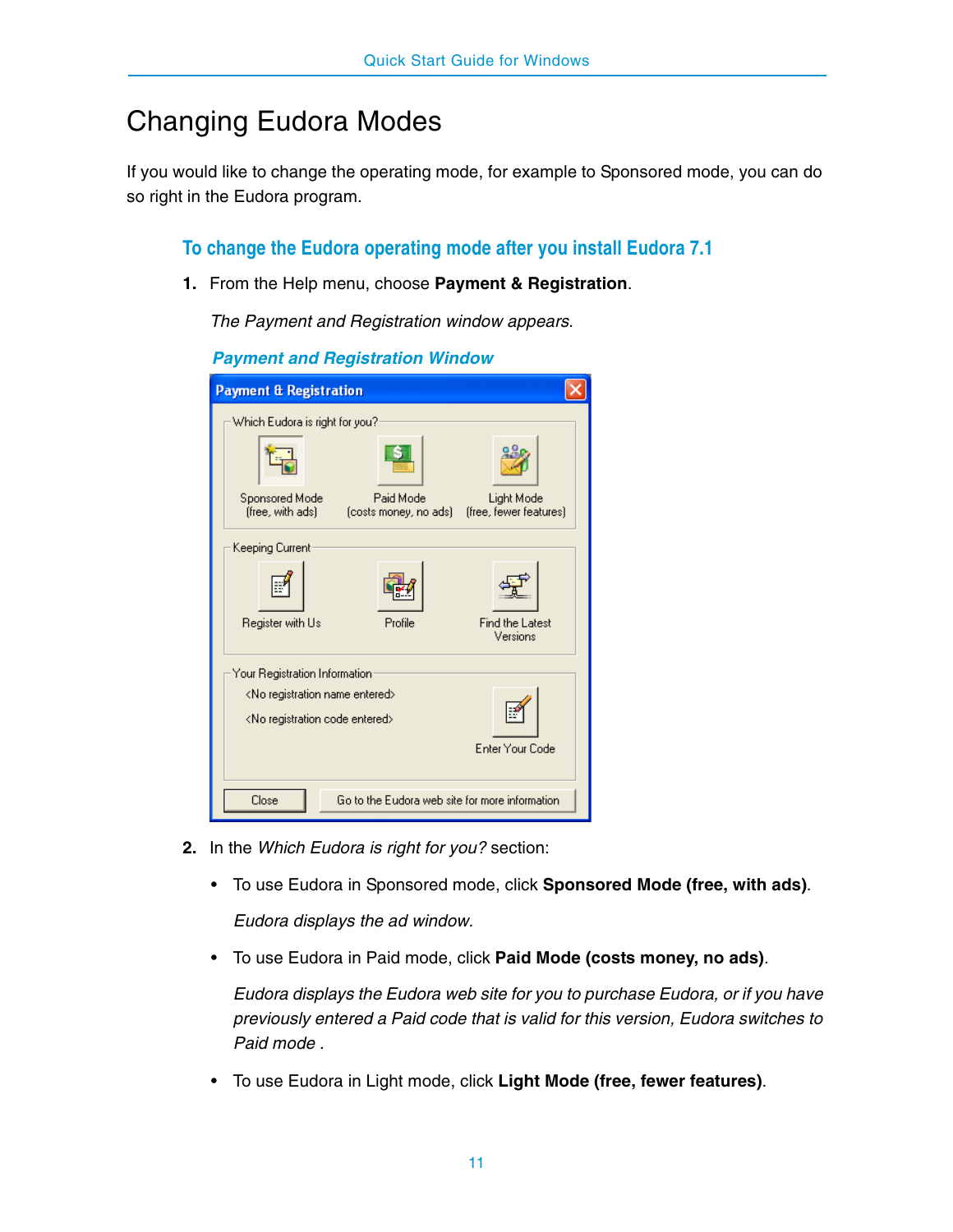*Eudora changes to Light mode by shutting down certain features. The features that are disabled are listed in the Downgrading to Eudora Light dialog box.*

- **3.** In the *Keeping Current* section:
	- To register, click **Register with Us**.

*Eudora displays a web site where you can enter registration information. See the next section for more information.*

• To add or change your profile, click **Profile**.

*Eudora displays a web site where you can provide information about yourself to help in customizing which ads would be of interest to you.*

• To find the most current version of Eudora, click **Find the Latest Versions**.

*The Eudora web site displays where you can retrieve the latest version of Eudora and lets you know if there is a cost to upgrade.*

**NOTE:** You can tell which mode you are in because that button is depressed. To find out more information about the modes, click **Go to the Eudora web site for more information**.

**4.** To exit the dialog box, click **Close**.

# Registering Eudora

If you are using Eudora in Paid mode, you need to register to be eligible for technical support Also, you need to be registered to upgrade to newer version of Eudora and stay in Paid mode. If you don't register or use Eudora in Sponsored or Light mode, you are not eligible for technical support.

**NOTE:** If you switch from one mode to another, you must register in that mode even though you registered in your previous mode. For example, if you are a Paid mode registered user, and you wish to get a refund and use Sponsored mode, you must reregister in Sponsored mode.

### **To register your copy of Eudora:**

**1.** From the Help menu, choose **Payment & Registration**.

*The Payment & Registration window appears.*

**2.** In the Keeping Current section, click **Register with Us**.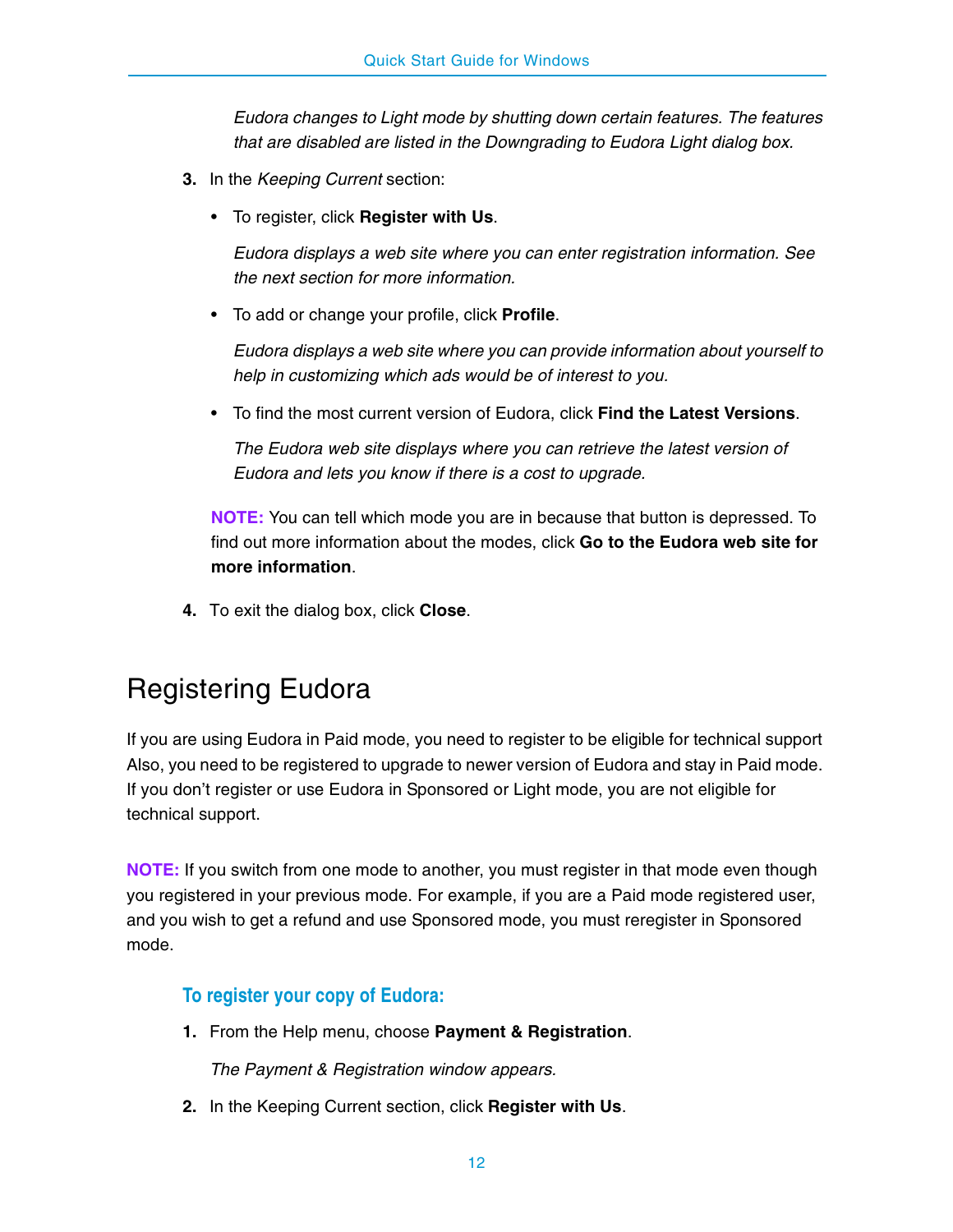*Eudora takes you to Eudora's registration web page.*

**3.** Enter your information, click **Register**.

*An email will be sent to you confirming your registration.* 

### Creating and Sending a Message

### **Writing and sending a message**

- **1.** From the **Message** menu, choose **New Message**.
- **2.** Type an email address in the **To** field.
- **3.** Press **Tab** to move the cursor to the **Subject** field.
- **4.** Type the subject of your message (optional, but recommended).
- **5.** Press **Tab** and type in the **Cc** field email address (optional).
- **6.** Press **Tab** and type in the **Bcc** field email address (optional).
- **7.** Press **Tab** and type in the body of the message.
- **8.** After completing the message, click **Send**.

**TIP:** You can type multiple addresses in the To, Cc, and Bcc fields, as long as you separate them with commas.

Also, you can save a message without sending it by selecting **Save** from the File menu. Your message is saved in the Out mailbox. It can be reopened and edited at any time prior to sending it.

### Checking for and Receiving Mail

You can manually check for mail or set up Eudora to automatically check for mail.

### **Checking mail manually**

- **1.** From the File menu, choose **Check Mail**.
- **2.** If Eudora asks for your password, type it in the Password dialog box and click **OK** (server passwords are usually case-sensitive).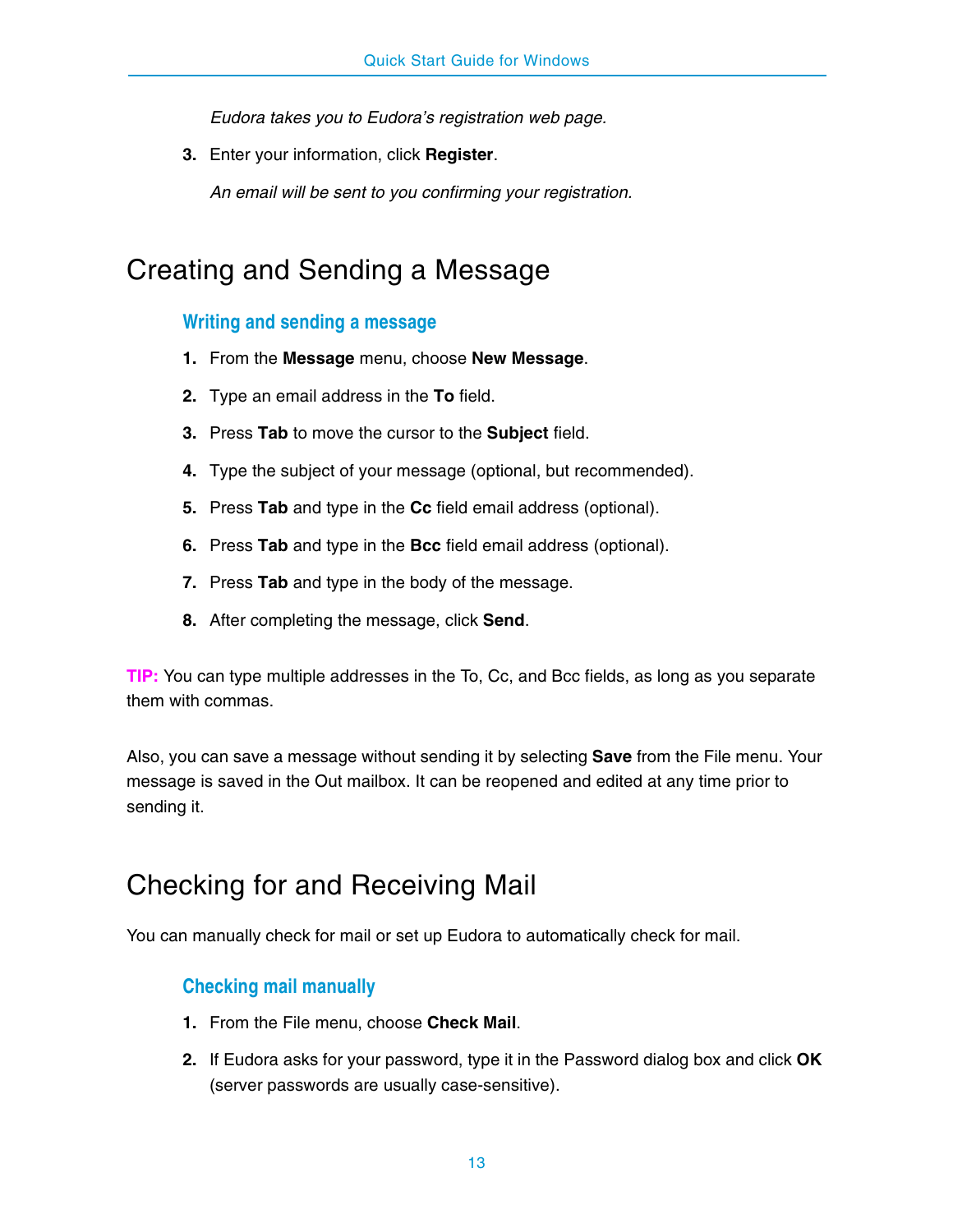- **3.** If there is no mail for you, a "no mail" alert appears. Click **OK**.
- **4.** If you have new mail, Eudora transfers the messages one by one and then displays a "new mail" alert. Click **OK**.
- **5.** New messages are delivered to your In mailbox. This mailbox opens automatically and your new message summaries are added to the end of the mailbox list.
- **6.** Double-click a message summary to open the message, or single-click a message summary to view the message in the lower preview pane.

### **Checking mail automatically**

- **1.** From the Tools menu, choose **Options**. Then, click the **Checking Mail** category icon.
- **2.** Enter a number of minutes in the field **Check for mail every \_\_\_ minutes** to turn on automatic mail checking. In the text box, type the number of minutes between automatic mail checks (15 is the recommended interval).
- **3.** To save your changes and close the Options window, click **OK**.

Eudora automatically checks for mail at the interval you have requested.

### Replying to a Message

### **To reply to a message**

- **1.** Choose or open the message you want to reply to.
- **2.** From the Message menu, choose **Reply** to display a new composition window. Eudora completes the To, From, and Subject fields based on the original message.
- **3.** Remove those parts of the original text that you don't want to include in your reply and type in your own text.
- **4.** When you finish your response, click **Send**.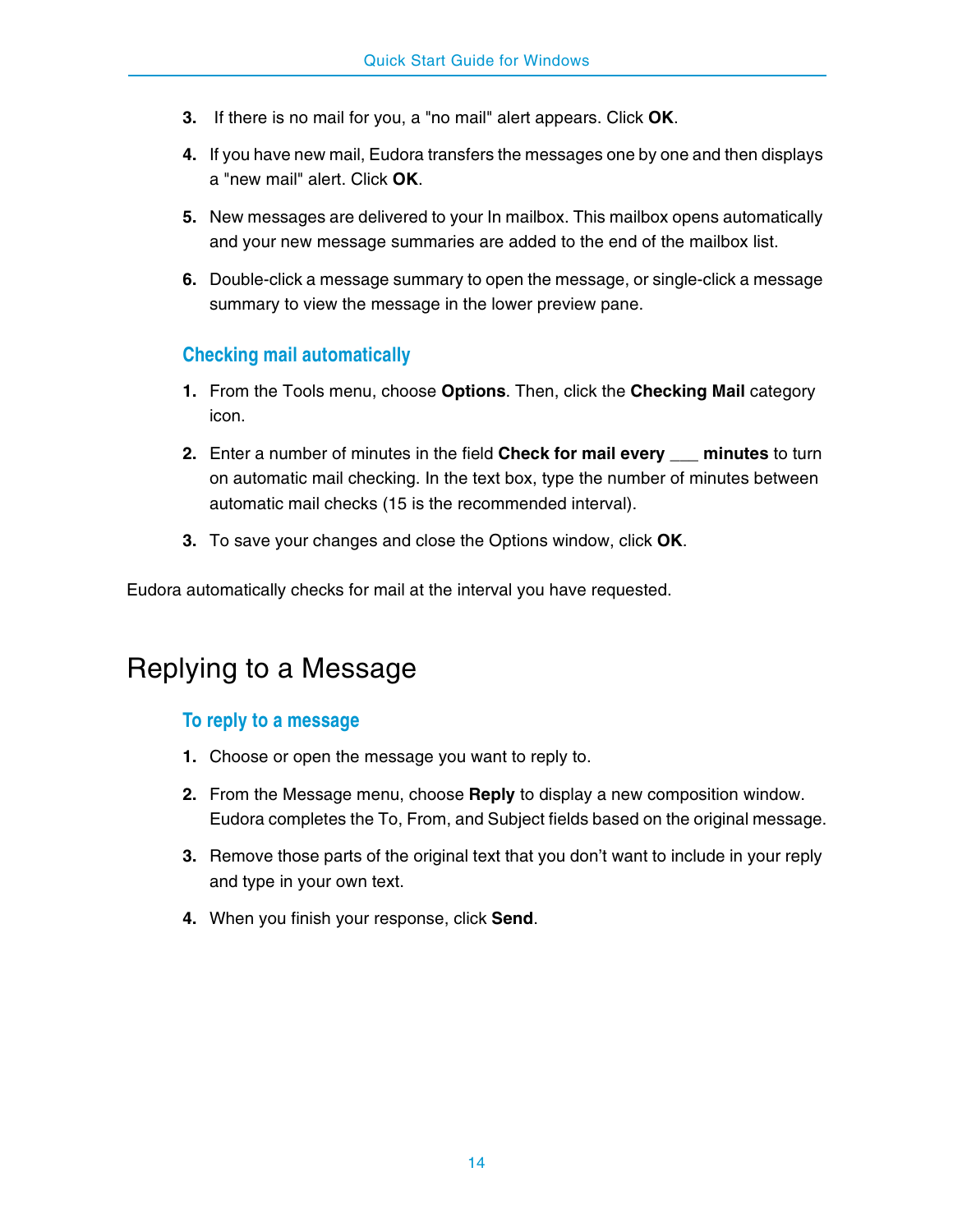## Forwarding a Message

### **To forward a message**

- **1.** Choose or open the message you want to forward.
- **2.** From the **Message** menu, choose **Forward** to display a new composition window. Eudora completes the Subject field based on the original message and transfers the header and body of the original message to the new message body.
- **3.** Type the addresses of the people you want to forward the message to in the **To** field.
- **4.** The existing text may be edited, and more text may be added to the message.
- **5.** After editing the message, click **Send** to forward it.

### Redirecting a Message

Eudora's Redirect command lets you pass on a received message that was intended for someone else, allowing that person to reply directly to the original sender.

### **To redirect a message**

- **1.** Choose or open the message you want to redirect.
- **2.** From the Message menu, choose **Redirect** to display a new composition window.

*Eudora completes the From field with the address of the originator, followed in parentheses by the words "by way of" and your name and/or email address. The Subject field and message body are also completed based on the original message.*

- **3.** Type the addresses of the people to whom you wish to redirect the message in the **To** field.
- **4.** The existing text may be edited, and more text may be added to the message.
- **5.** Once the editing is completed, click **Send**.

**NOTE:** Email courtesy suggests that you not do much editing of the message you're redirecting. If you must add comments, put them in brackets [ ] with your initials, like this: [Don: Please reply to this right away. SD]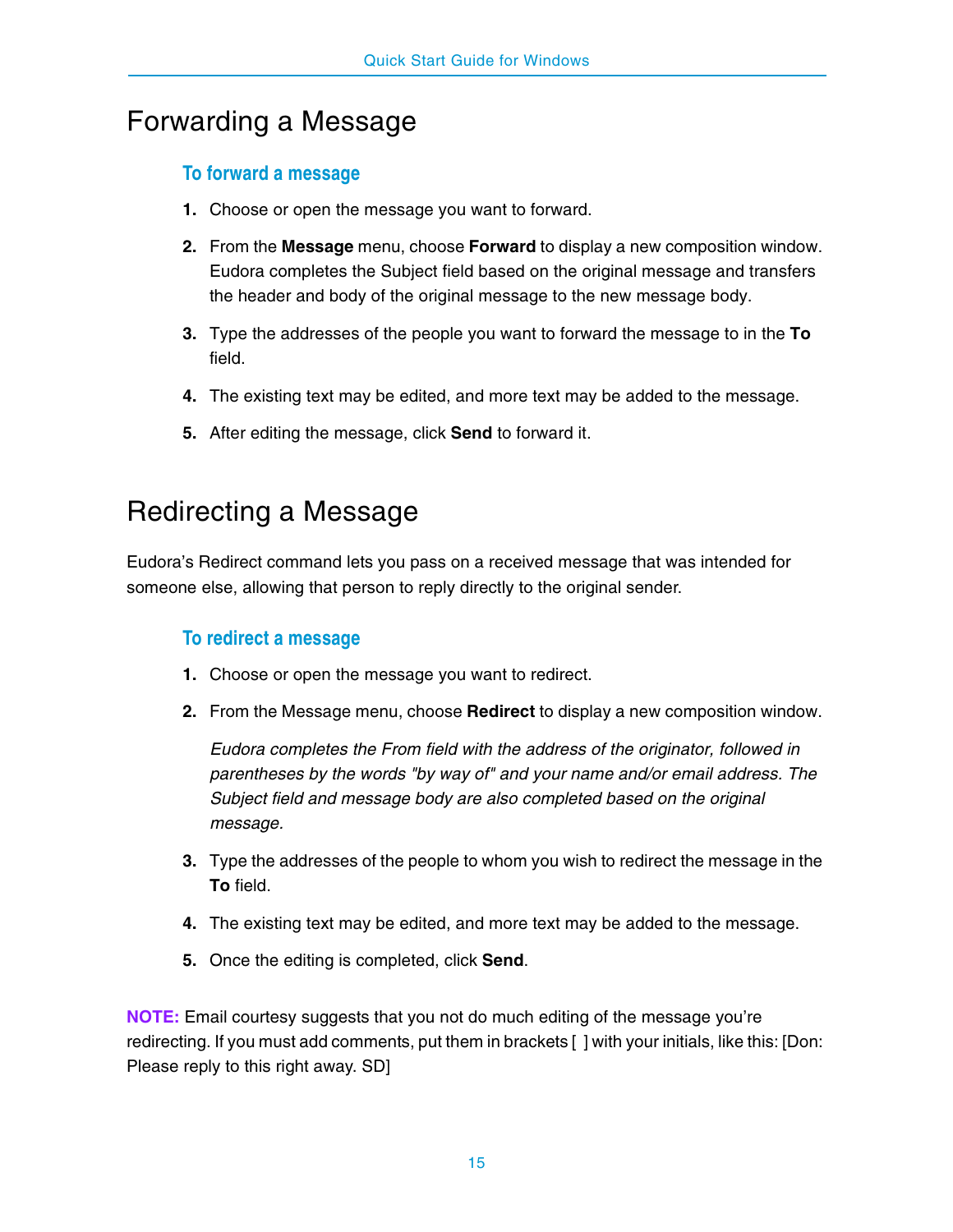# **Shortcuts**

| Press these keys   | This will happen                                                          |
|--------------------|---------------------------------------------------------------------------|
| $Ctrl + 0 (zero)$  | <b>Opens Out mailbox</b>                                                  |
| $Ctrl + 1$         | Opens In mailbox                                                          |
| $Ctrl + 6$         | <b>Checks spelling</b>                                                    |
| $Ctrl + '$         | Pastes as quotation                                                       |
| $Ctrl + .$         | Removes one level of excerpt bars                                         |
| $Ctrl + > $        | Adds one level of excerpt bars                                            |
| Ctrl $+$ ,         | Finishes address book entry (nickname)                                    |
| $Ctrl + A$         | Selects all                                                               |
| $Ctrl + B$         | <b>Makes text bold</b>                                                    |
| $Ctrl + C$         | <b>Copies selection to clipboard</b>                                      |
| $Ctrl + D$         | Deletes a message                                                         |
| $Ctrl + E$         | Sends immediately or queue for delivery                                   |
| $Ctrl + F$         | <b>Opens Find Messages window</b>                                         |
| $Ctrl + Shift + F$ | <b>Opens Find Text dialog box</b>                                         |
| $Ctrl + G$         | Find text again                                                           |
| $Ctrl + H$         | <b>Attaches file</b>                                                      |
| $Ctrl + I$         | <b>Makes text italic</b>                                                  |
| $Ctrl + J$         | Filters messages manually OR moves messages to the<br><b>Junk mailbox</b> |
| $Ctrl + Shift + J$ | Filters messages out of the Junk mailbox to the designated<br>mailbox     |
| $Ctrl + K$         | Makes address book entry (nickname)                                       |
| $Ctrl + L$         | <b>Opens Address Book</b>                                                 |
| $Ctrl + M$         | <b>Checks mail</b>                                                        |
| $Ctrl + N$         | Opens a new message                                                       |
| $Ctrl + O$         | Opens file                                                                |
| $Ctrl + P$         | Prints a message                                                          |
| $Ctrl + Q$         | <b>Quits Eudora</b>                                                       |

The shortcut keys for Eudora functions are the following: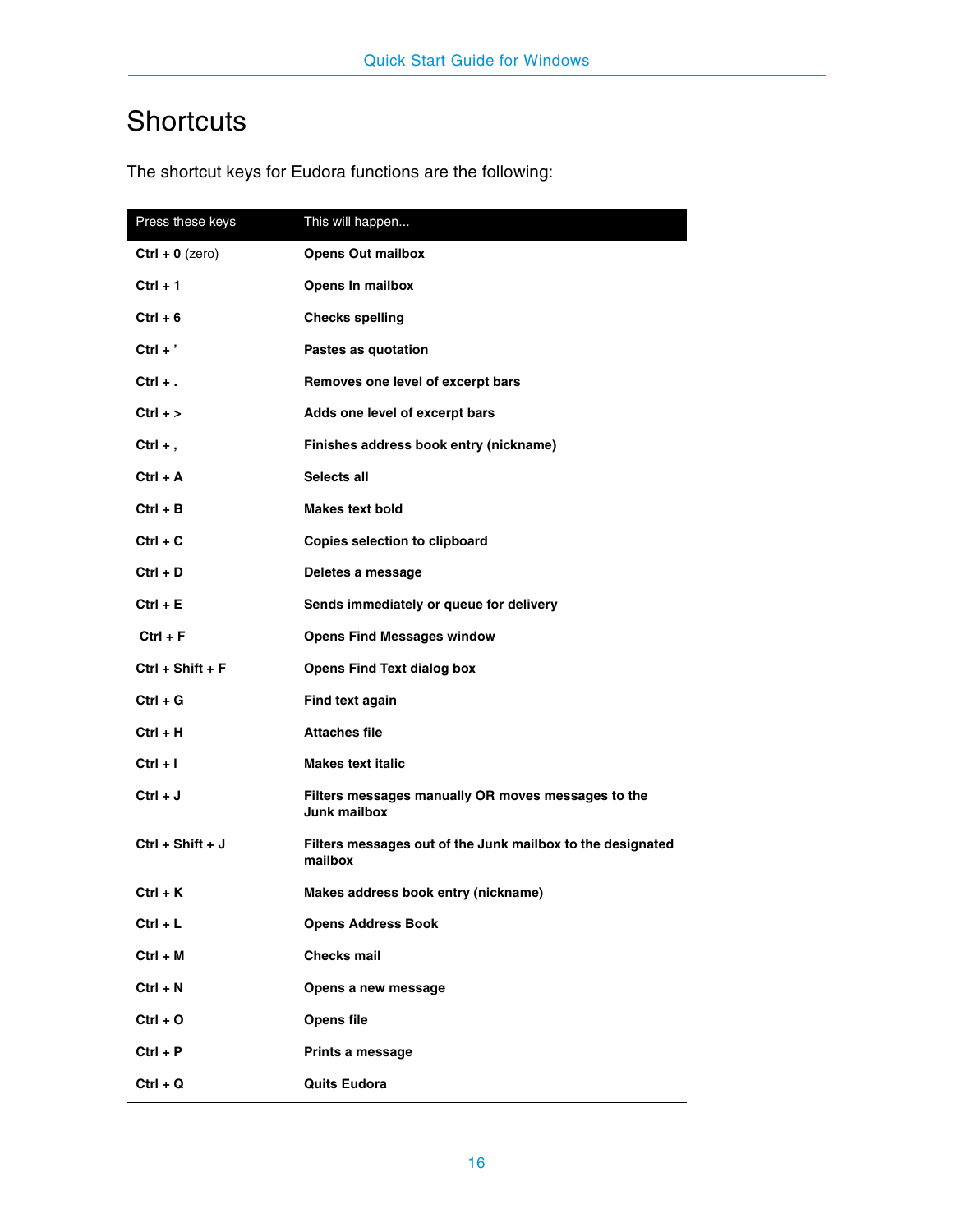| Press these keys   | This will happen                                                                                                                                                                                                     |
|--------------------|----------------------------------------------------------------------------------------------------------------------------------------------------------------------------------------------------------------------|
| $Ctrl + R$         | Replies to the message                                                                                                                                                                                               |
| Ctrl + Shift + R   | <b>Replies to all</b>                                                                                                                                                                                                |
| $Ctrl + S$         | <b>Saves current window</b>                                                                                                                                                                                          |
| Ctrl + T           | Sends queued messages                                                                                                                                                                                                |
| Ctrl + U           | <b>Underlines text</b>                                                                                                                                                                                               |
| $Ctrl + V$         | Pastes from the clipboard                                                                                                                                                                                            |
| Ctrl + W           | Closes one mailbox at a time (message or window)                                                                                                                                                                     |
| Ctrl + Shift + W   | Closes all open mailboxes (messages or windows)                                                                                                                                                                      |
| Ctrl + X           | Cuts (deletes what's selected and puts it on the clipboard)                                                                                                                                                          |
| Ctrl + Y           | <b>Opens Directory Services</b>                                                                                                                                                                                      |
| $Ctrl + Z$         | Undoes the last operation                                                                                                                                                                                            |
| Ctrl + Shift + Z   | Redoes the last undone operation                                                                                                                                                                                     |
| Ctrl + Tab         | Goes through all open mailboxes                                                                                                                                                                                      |
| arrows             | Moves from one message to another in a mailbox (depends<br>on your Miscellaneous options<br>[Tools>Options>Miscellaneous])                                                                                           |
| Enter              | Selects the outlined button in any dialog, alert, or window,<br>or open the selected messages or URL                                                                                                                 |
| Esc                | Stops any operation currently in progress                                                                                                                                                                            |
| F1                 | <b>Displays Help</b>                                                                                                                                                                                                 |
| $Shift + F1$       | Turns on the context sensitive help                                                                                                                                                                                  |
| F2                 | Renames the selected item in a tool window (e.g., the<br><b>Mailboxes window or the Address Book)</b>                                                                                                                |
| F3                 | <b>Finds again</b>                                                                                                                                                                                                   |
| F5                 | Refreshes the view in the File Browser window                                                                                                                                                                        |
| F6                 | Toggles the focus between the parts of a split window.                                                                                                                                                               |
| F7                 | Shows or hides one half of a split window (current window<br>only): in composition windows, shows/hides the message<br>header; in mailbox windows, shows/hides the message<br>preview pane (if it is set to display) |
| Page Up, Page Down | Scrolls up or down through the window                                                                                                                                                                                |
| Home               | Scrolls to the beginning of the mailbox window or to the<br>beginning of the line in a message                                                                                                                       |
| End                | Scrolls to the end of the mailbox window or to the end of<br>the line in a message                                                                                                                                   |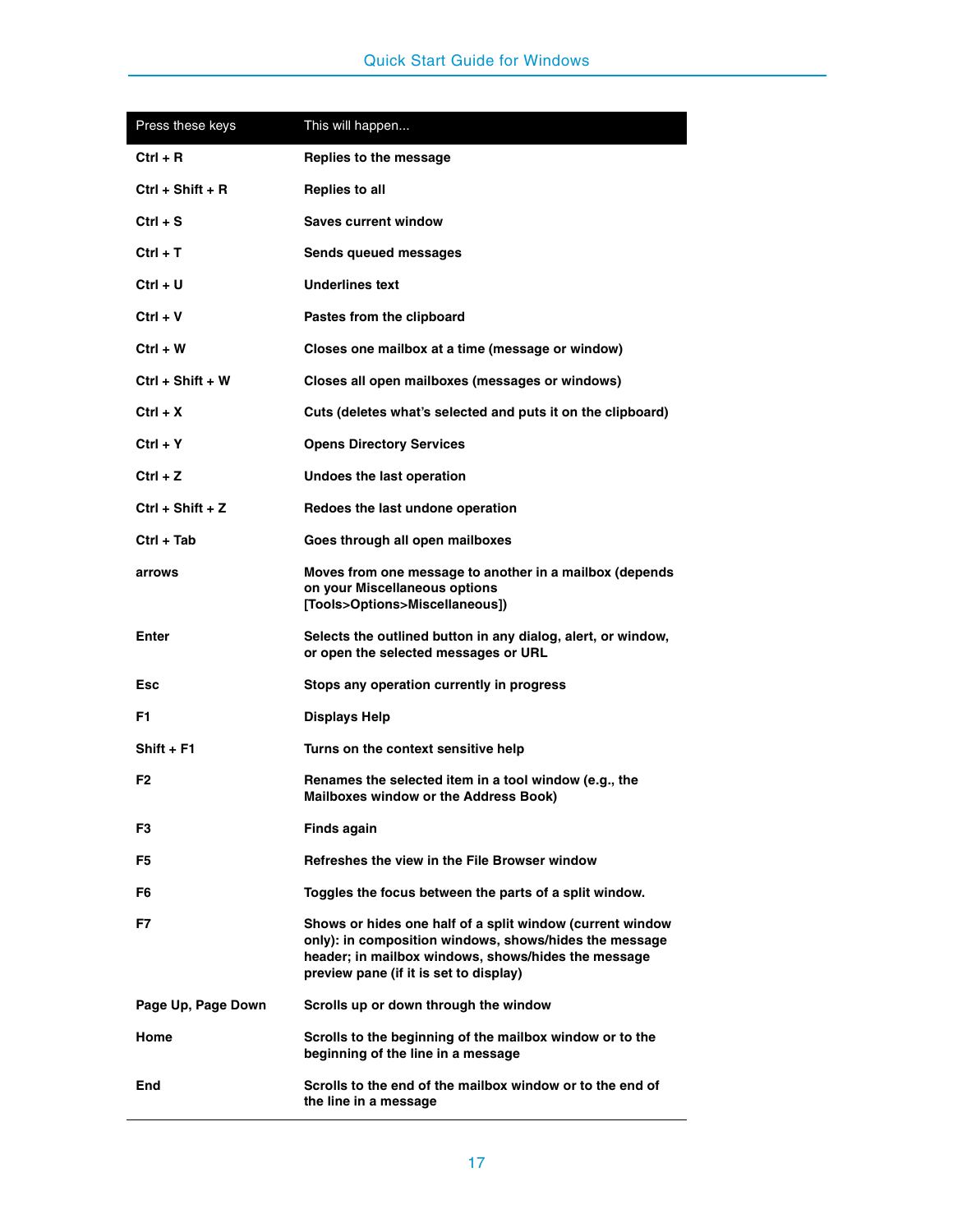# <span id="page-17-0"></span>Technical Support

For information on Eudora's basic functions, refer to the procedures provided in this guide and to your online help, which you can access from the Eudora Help menu.

Many common issues can be solved by visiting the Eudora technical support web site [w](http://www.eudora.com/techsupport/win/)ww.eudora.com/techsupport/win. The technical support web site provides online answers to your technical questions about QUALCOMM's Eudora software products. Go to the Technical Support web site to get valuable "how to" information and step-by-step interactive tutorials [w](http://www.eudora.com/techsupport/tutorials/)ww.eudora.com/techsupport/tutorials. Also, you will be able to retrieve most current Eudora products and documentation. (Sponsored and Light mode users may use the Eudora web site technical support and tutorials.)

In addition, you can learn from other Eudora users by searching the archives or posting a question to the [Eudora User Forums](http://eudorabb.qualcomm.com/forumdisplay.php?f=6). The forums are a free online community of Eudora users helping one another.

If you still need help after reviewing all of the available materials: the User Manual, this Quick Start Guide, the README files, the Online Help, and the Technical Support Web Site, contact your ISP or email administrator, or the Eudora Technical Support group. Before you call technical support, you need to register your copy of Eudora in Paid mode. Be sure to register as soon as possible to avoid any delays in receiving technical support.

Person to person support by phone or email is available to Paid mode users who have a valid registration code. Eudora tech support reps are available Monday - Friday from 8 A.M. to 5 P.M. Pacific Time using the following phone number and email address:

### **Phone: (858) 658-1292 (Paid mode users only)**

**Email: eudora-support@qualcomm.com (Paid mode users only)** When sending email, make sure to include your Paid Mode registration code in the Subject field or in the body of your message.